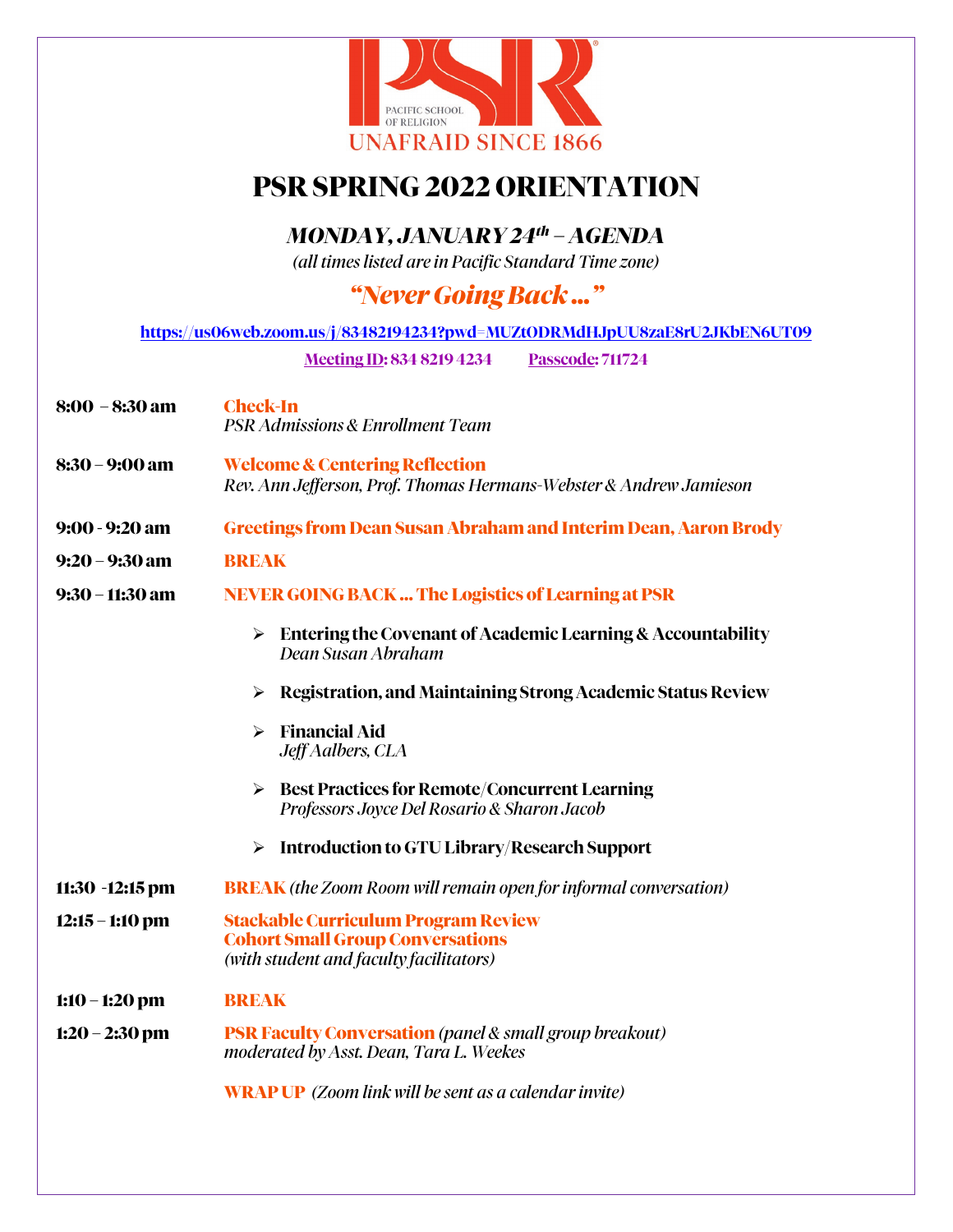

# **PSR SPRING 2022 ORIENTATION**

### *TUESDAY, JANUARY 25TH – AGENDA*

*(all times listed are in Pacific Standard Time zone)*

*"Breaking Wide – Rising Forward"*

**<https://us06web.zoom.us/j/85645796380?pwd=S25xVnRSVy9IWW1wYXFYdGZuY1NoUT09>**

**Meeting ID: 856 4579 6380 Passcode: 647371**

| $8:00 - 8:30$ am   | <b>Check-In &amp; Gathering Conversation</b>                                                                                                                                                                                                                                                                                                                                                                      |
|--------------------|-------------------------------------------------------------------------------------------------------------------------------------------------------------------------------------------------------------------------------------------------------------------------------------------------------------------------------------------------------------------------------------------------------------------|
| $8:30 - 8:45$ am   | <b>Centering Reflection</b><br>PSR Students & Andrew Jamieson                                                                                                                                                                                                                                                                                                                                                     |
| $8:45 - 10:00$ am  | <b>BREAKING WIDE  Making Covenant, Becoming Community</b><br><b>Covenant Matters</b><br>➤<br>Nurturing Community Safety in Class & Beyond<br>➤<br>Student Panel w/Breakout Sessions                                                                                                                                                                                                                               |
| $10:00 - 10:15$ am | <b>BREAK</b>                                                                                                                                                                                                                                                                                                                                                                                                      |
| $10:15 - 11:15$ am | <b>BREAKING WIDE Cultivating Equity &amp; Belonging</b><br>$\triangleright$ PSR's Commitment to Anti-Racism & Intersectional Equity<br>> Exploring "CASTE" - Common Read Conversation                                                                                                                                                                                                                             |
| $11:15 - Noon$     | <b>BREAK</b> (the Zoom Room will remain open for informal conversation)                                                                                                                                                                                                                                                                                                                                           |
| $12:00 - 2:15$ pm  | <b>RISING FORWARD  Whole Self Care &amp; Spiritual Formation</b><br>$\triangleright$ Student Accessibility Services<br>Asst. Dean Tara L. Weekes & Rev. Ann Jefferson<br>$\triangleright$ Community Care & Wellness<br>Pastor Kamal Hassan & Rev. Ann Jefferson (with breakout sessions)<br>$\triangleright$ The Gift of Theological Formation<br>Dean Susan Abraham, Professors Joyce Del Rosario & Aizaiah Yong |
| $2:15 - 2:30$ pm   | <b>SENDING BLESSINGS</b> (Zoom link will be sent as a calendar invite)                                                                                                                                                                                                                                                                                                                                            |